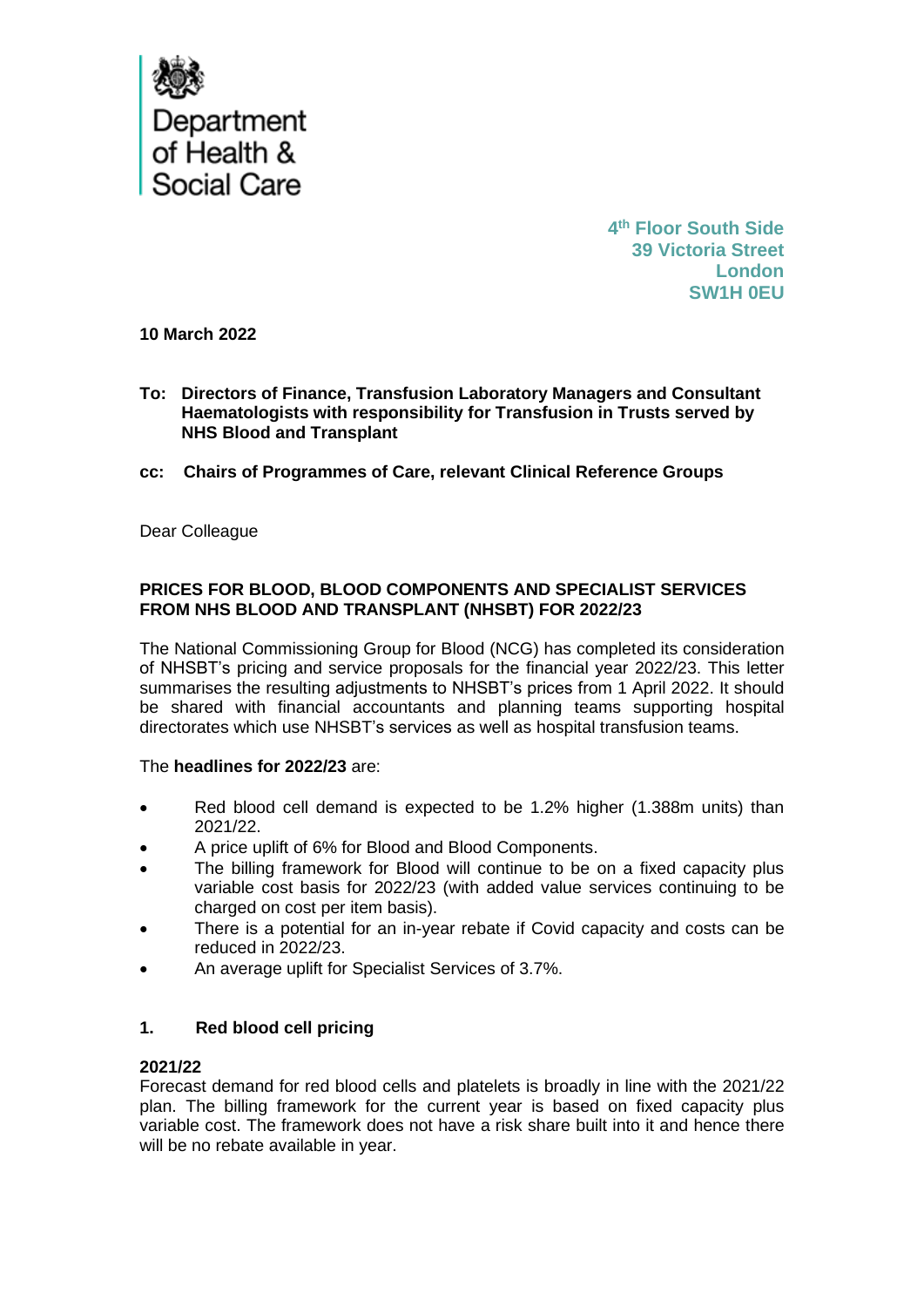## **2022/23**

NHSBT continues to be confronted by the challenges presented by the pandemic, and specifically in the impact it is having on the variability of supply and demand for its products and services. Although there are increasing signs of improvement and stability, NHSBT's plans continue to reflect the capacity and resources required to manage the impact of Covid-19. The prices approved for 2022/23 will therefore result in the NHS's overall expenditure on blood increasing by 6.%.

This includes the continued impact of Covid-19 within blood collection, for which NHSBT is seeing additional cost pressures (overtime and temporary labour) and demands to retain and increase collection capacity. If NHSBT is able to reduce the capacity and costs that were added over the last two years, there would be an opportunity to pass this back to customers by way of rebate, later in the year. The increase in expenditure also reflects a sharp increase in inflationary pressures, especially regarding energy, fuel, couriers and clinical waste disposal. In addition, it also includes the loss of Non-clinical Issue plasma sales income which is now part of the Plasma for Medicines Programme.

The price increase also includes transformation spend of £15m which NHSBT has to fund through pricing year on year. The projects are considered essential, with £6m targeted at addressing NHSBT's IT technical debt. The remainder includes funding anti-HBc testing (which is subject to Ministerial clearance), transformational estate works and inputting into the Infected Blood Inquiry.

| <b>Category</b>                                           | <b>Blood</b><br>Em's |
|-----------------------------------------------------------|----------------------|
| <b>Opening position (closing NCG position 2021/22)</b>    | 288.3                |
| Net Product and Service Demand Volume Impact              | $-0.1$               |
| 2022/23 Inflation, Increments & Capital Charges           | 8.6                  |
| 2022/23 Cost Reduction Programme                          | $-6.1$               |
| 2022/23 Cost Pressures                                    | 11.4                 |
| Reversal of 2021/22 Non-recurring Covid-19 cost pressures | -8.6                 |
| 2022/23 Covid-19 cost pressures                           | 9.1                  |
| Transformation                                            | 3.0                  |
| <b>Total Impact</b>                                       | 17.3                 |
| 2022/23 Revised Position                                  | 305.6                |
| Percentage increase / (decrease)                          | 6.0%                 |

## **Table 1: Movement in blood component income**

The billing framework for 2022/23 will continue to be based on fixed capacity plus variable cost. Contract values will be based on 2021/22 hospital activity flexed versus the 2022/23 forecast. Billing will be monthly in advance with charges in arrears for the variable element, per item, based on actual activity. Added value services will also be charged in arrears on a cost per item basis. The cost elements are summarised in **Appendix 1**. The current intention is that NHSBT will revert to a cost per item billing mechanism in 2023/24.

## **2. Demand trends for blood**

For 2021/22, demand for red cells is forecast to be 1.372m units, which is on par with the NCG plan. This is broadly in line with pre-pandemic demand levels. The variability of in year in demand, however, continues to be much higher than in previous years.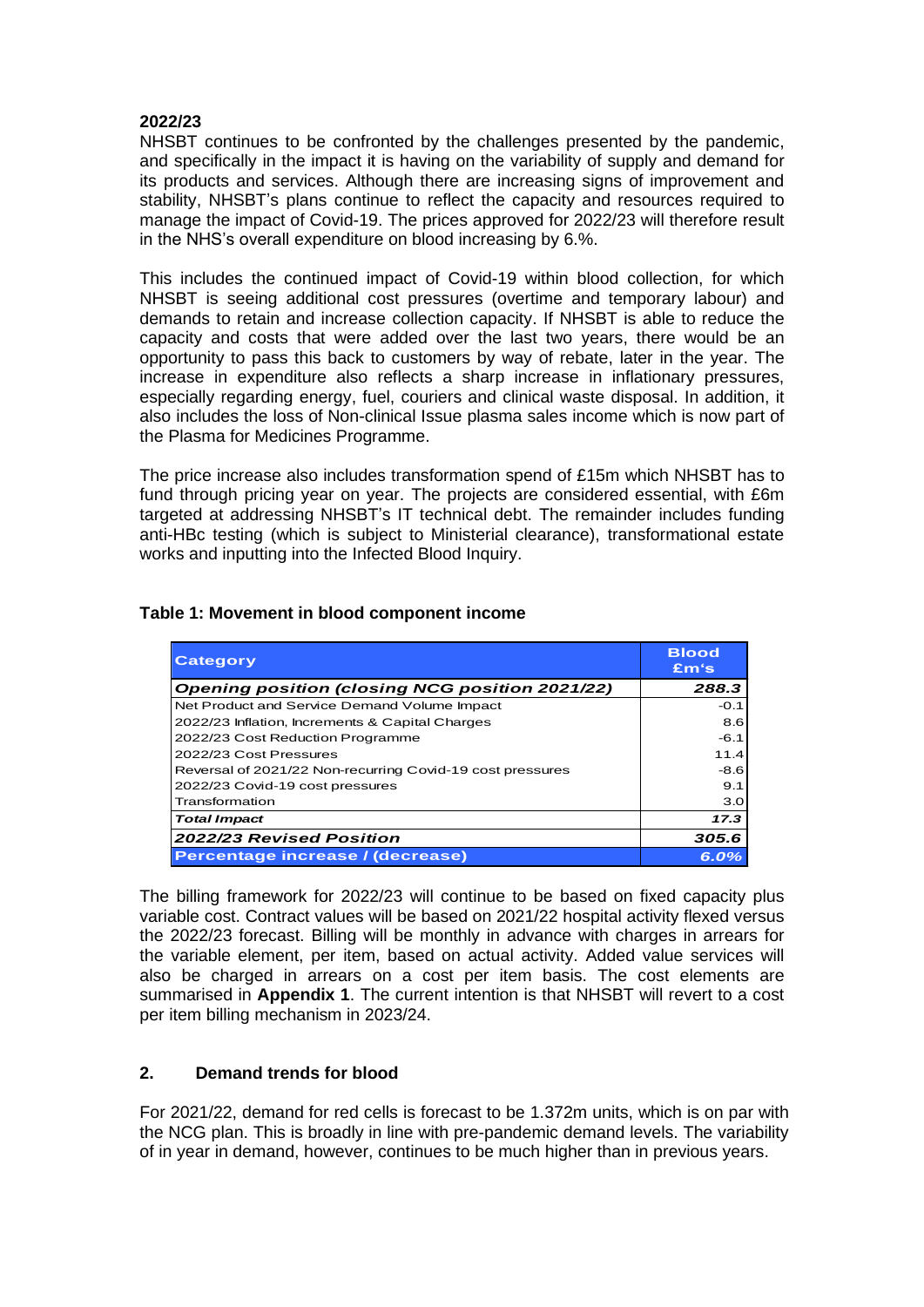Differential demand at blood group / type level continues to generate supply planning challenges. Currently, O negative red cell demand is around 13.5% of total demand, against 7% of the UK general population having O negative blood.

Pressures on O negative stock is further compounded by the fact that it is used as a substitute for  $R_0$  units, if such orders cannot be fulfilled. The demand for  $R_0$  in 2021/22 increased by 14% versus 2020/21 and is expected to increase by 7% in 2022/23. Currently, NHSBT is able to meet just over 50% of  $R_0$  demand with  $R_0$  blood and continues to develop and implement its plans to further increase the donation of  $R_0$ blood.

## **3. Plasma for Medicines**

In February 2021, the MHRA lifted the ban on the use of UK plasma to manufacture immunoglobulins. NHSBT has been instructed to transition its infrastructure and supply chain from collecting convalescent plasma to collecting both recovered and sourced plasma for the Plasma for Medicines Programme. Volumes will continue to be ramped up during 2022/23, with supply to a fractionator planned for October 2023.

## **4. Specialist Services pricing**

The impact of Covid-19 on NHSBT's specialist services in 2021/22 has had less impact than in blood, with most services returning to pre-Covid demand and activity levels. The overall price increase for specialist services is 3.7%, driven by a combination of inflationary pressures, and additional management costs to support the new operating model structure. The uplifts at a service level are summarised in **Appendix 2.**

|                                                        | <b>SpS</b> | <b>TES</b> | <b>Total</b> |
|--------------------------------------------------------|------------|------------|--------------|
| <b>Category</b>                                        | Em's       | Em's       | Em's         |
| <b>Opening position (closing NCG position 2021/22)</b> | 61.0       | 14.3       | 75.3         |
| <b>Product and Service Demand Volume Impact</b>        | 3.1        | 2.8        | 5.9          |
| <b>Revised Baseline</b>                                | 64.1       | 17.1       | 81.2         |
| 2022/23 Inflation, Increments & Capital Charges        | 2.1        | 0.3        | 2.4          |
| 2022/23 Cost Reduction Programme                       | $-0.2$     | $-0.5$     | $-0.7$       |
| 2022/23 Cost Pressures                                 | 0.4        | 1.0        | 1.4          |
| <b>Total Impact</b>                                    | 2.2        | 0.8        | 3.0          |
| 2022/23 Revised Position                               | 66.3       | 17.9       | 84.2         |
| Percentage increase / (decrease)                       | 3.4%       | 4.7%       | 3.7%         |

## **Table 2: Movement in specialist services income**

## **5. Transport arrangements**

A review of NHSBT's logistics identified that there were opportunities to improve the scheduling of deliveries across the service, which has been relatively unchanged for a considerable period of time. In collaboration with NHSBT transport, hospital services and hospital customers, NHSBT has been able to establish and implement new routine delivery schedules in seven centres. This has resulted in increased routine utilisation, both benefitting NHSBT and hospital customers. Feedback from hospitals has been positive overall. The Logistics Review Utilisation will complete its review of the remaining NHSBT centres by March 2022. The price for these services has not been increased for 5 years. Due to the pressures, particularly fuel, NHSBT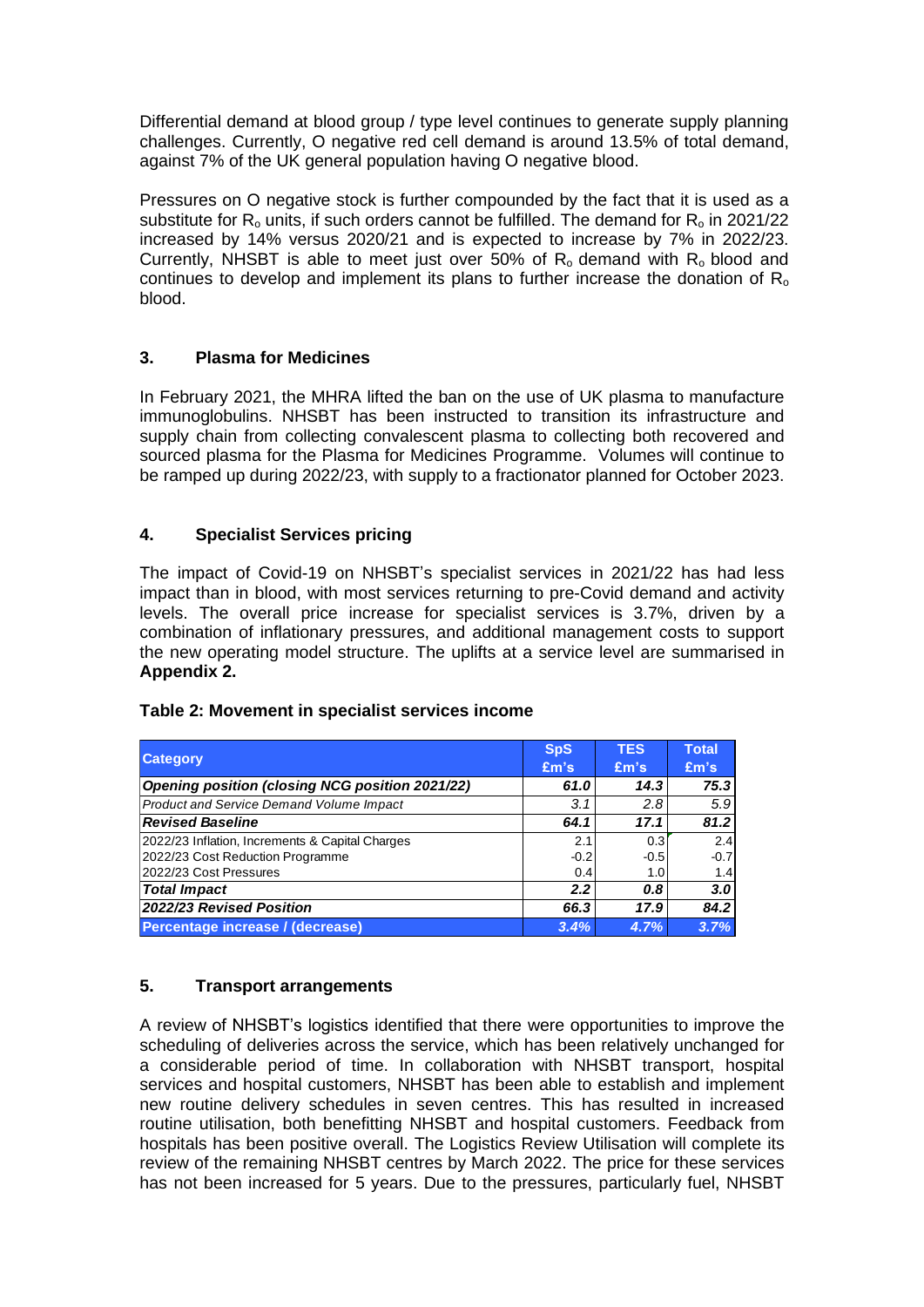has increased the prices for 2022/23 by just over 2%. The uplifted prices will be £53.26 for ad-hoc and emergency deliveries, regardless of distance from the supplying blood centre, and £11.23 for Click and Collect.

## **6. Impact statements**

NHSBT has produced a set of statements capturing the impact of pricing changes. These will be issued electronically, with updated price lists to all trusts.

## **7. Late payment of invoices**

Whilst the prompt return of invoices to NHSBT has improved, there remains some delays in paying NHSBT. This income is essential for maintaining the blood supply chain in England. NHS colleagues are respectfully requested to ensure that invoices are paid promptly.

If you have any queries regarding the information contained within this letter, please do not hesitate to contact:

Mark Taylor, telephone 07711 447071, e-mail [mark.taylor@nhsbt.nhs.uk](mailto:mark.taylor@nhsbt.nhs.uk)

Yours faithfully

William Vineall

**WILLIAM VINEALL Director, NHS Quality, Safety, Investigations NHS Policy & Performance Group**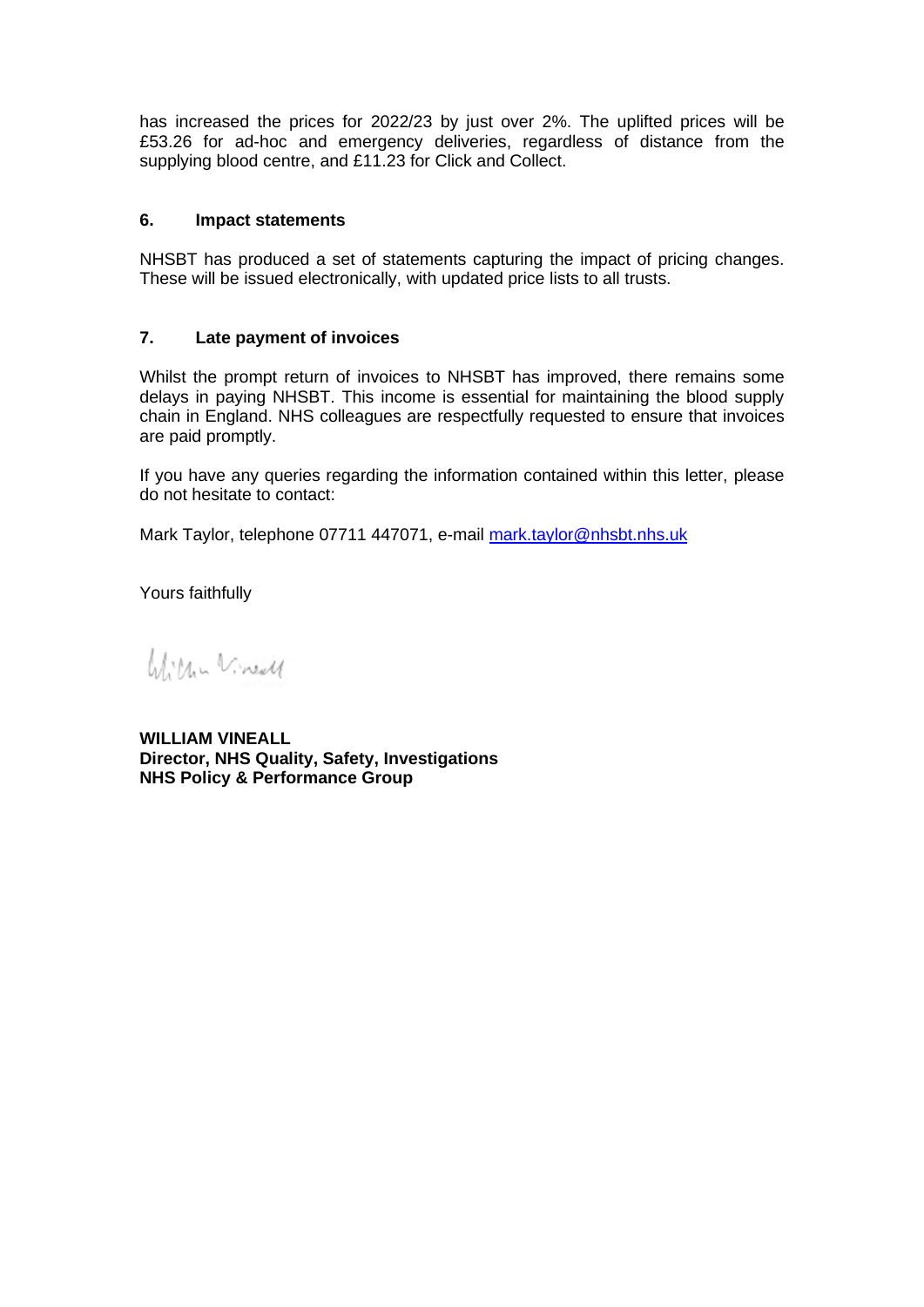## **Appendix 1 - Development of Fixed Capacity and Variable Costs by functional area**

|                                               |                              |           | <b>NCG Plan</b>          |          |              |           |           |                              |                                    |          |                |                       |                      | <b>NCG Plan / Budget</b> |          |        |
|-----------------------------------------------|------------------------------|-----------|--------------------------|----------|--------------|-----------|-----------|------------------------------|------------------------------------|----------|----------------|-----------------------|----------------------|--------------------------|----------|--------|
|                                               | 2021/22                      |           |                          |          |              |           |           | 2022/23                      |                                    |          |                |                       |                      |                          |          |        |
| <b>Blood and Group Costs</b>                  | <b>Fixed</b><br><b>Costs</b> |           | Variable<br><b>Costs</b> |          | <b>Total</b> |           | Inflation | Net<br>Pressures<br>/Savings | Reversal of<br>2021/22<br>Covid-19 | Covid-19 | T Fund         | <b>Fixed</b><br>Costs |                      | Variable<br><b>Costs</b> |          | Total  |
|                                               | £m                           |           | £m                       |          | £m           |           | £m        | £m                           | £m                                 | £m       | E <sub>m</sub> | £m                    |                      | £m                       |          | £m     |
| <b>Blood Collection</b>                       | 99.3                         | $\ddot{}$ | 8.3                      | $=$      | 107.6        |           | 3.3       | 1.3                          | $-7.9$                             | 8.7      |                | 104.7                 | $\ddot{}$            | 8.3                      | $=$      | 113.0  |
| <b>Manufacturing and Testing</b>              | 22.5                         | +         | 27.5                     | $=$      | 50.0         |           | 1.5       | 0.3                          | $-0.5$                             | 0.2      |                | 24.0                  | $\ddot{}$            | 27.4                     | ٠        | 51.4   |
| <b>Distribution</b>                           | 38.8                         | $\ddot{}$ |                          | $\equiv$ | 38.8         |           | 1.2       |                              |                                    |          |                | 40.0                  | $\ddot{\phantom{1}}$ |                          | $=$      | 40.0   |
| $\mathsf{I}\mathsf{T}$                        | 23.5                         | $\ddot{}$ |                          | $\equiv$ | 23.5         |           | 0.7       | 1.2                          | $-0.2$                             | 0.2      |                | 25.4                  | $\ddot{}$            | ٠                        | $=$      | 25.4   |
| <b>Group and Corporate</b>                    | 58.2                         | $\ddot{}$ |                          | $\equiv$ | 58.2         |           | 1.8       | 2.5                          |                                    |          |                | 62.4                  | $\ddot{}$            | ٠                        | $=$      | 62.4   |
| <b>Transformation</b>                         | 17.0                         | $\ddot{}$ |                          | $\equiv$ | 17.0         |           |           |                              |                                    |          | $-2.0$         | 15.0                  | $\ddot{}$            | $\sim$                   | $\equiv$ | 15.0   |
| <b>Total Blood and Group Costs (ABC view)</b> | 259.2                        | $\ddot{}$ | 35.8                     | $=$      | 295.0        | $\ddot{}$ | 8.6       | 5.3                          | $-8.6$                             | 9.1      | $-2.0$         | 271.6                 | $\ddot{}$            | 35.7                     | $=$      | 307.3  |
|                                               |                              |           |                          |          |              |           | 8.6       |                              |                                    |          |                | 4.8%                  |                      |                          |          |        |
| Less: Cash funded costs and ABC adjustments   | $-6.7$                       |           |                          | $\equiv$ | $-6.7$       | $\ddot{}$ |           |                              |                                    |          | 5.0            | $-1.7$                |                      |                          | $\equiv$ | $-1.7$ |
| <b>Total Costs to recover in Prices</b>       | 252.5                        | $\ddot{}$ | 35.8                     | $=$      | 288.3        |           | 8.6       | 5.3                          | $-8.6$                             | 9.1      | 3.0            | 269.9                 | $\ddot{}$            | 35.7                     | $=$      | 305.6  |
|                                               |                              |           |                          |          |              |           | 3.0%      | 1.8%                         | $-3.0%$                            | 3.1%     | 1.0%           | 6.9%                  |                      | $-0.3%$                  |          | 6.0%   |

\* Fixed costs of £259.2m will be recovered through the Blood Component Fixed Cost Charges per Contract amounts, with the balance of £10.4m recovered through charges for Added Value Services.